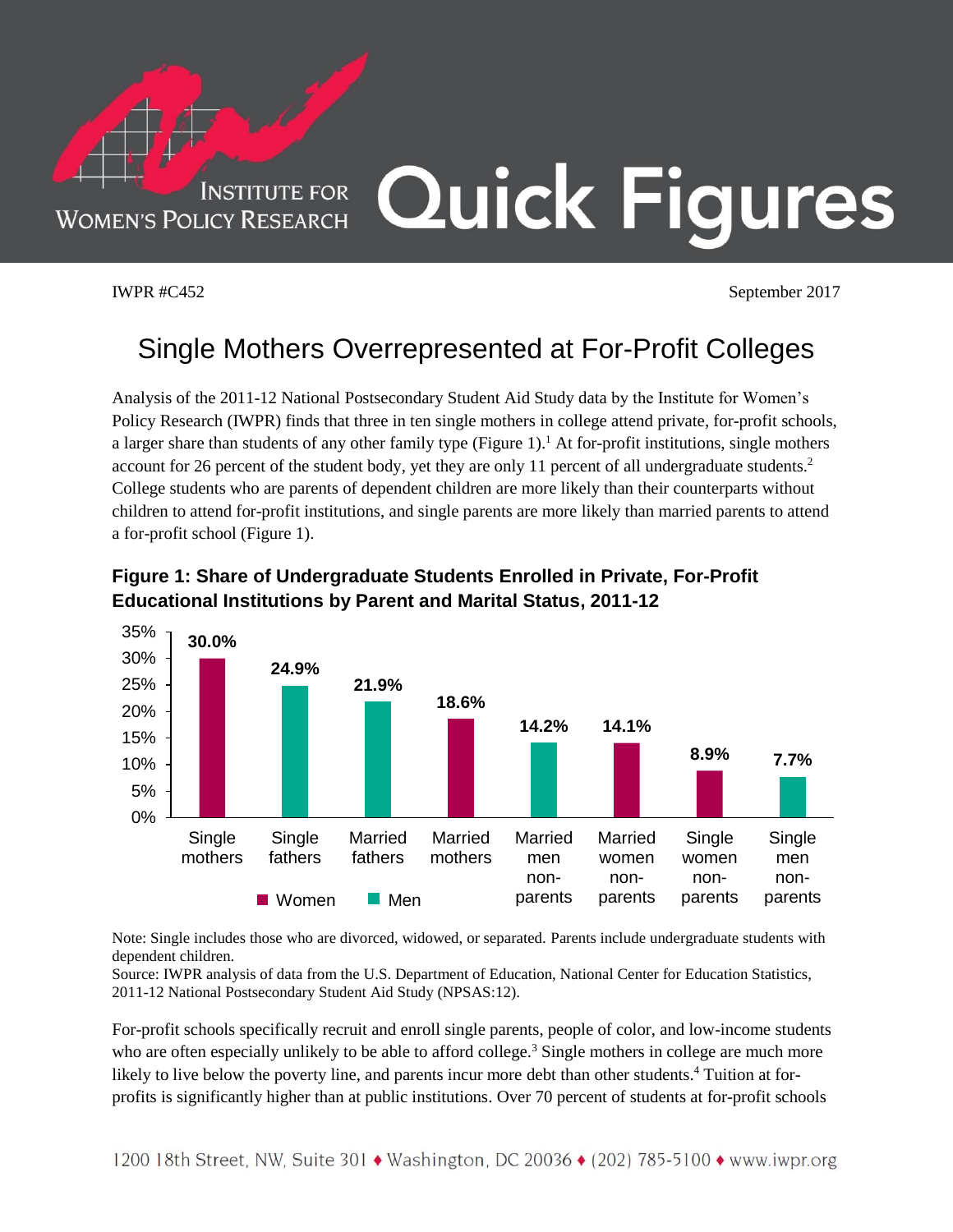take out federal loans, compared with 17 percent at public two-year and 48 percent at public four-year institutions. For-profit students graduate with higher debt than graduates of non-profit schools.<sup>5</sup> Single mothers have disproportionately high loan default rates;<sup>6</sup> attending a for-profit institution increases their financial risk.

Although higher education is an important avenue for achieving economic stability, for single mothers who turn to for-profit institutions, their time and investment may not pay off. Only slightly more than one-quarter of students at for-profit schools complete their program within six years, and those who do graduate may find that their degree does not translate into a job or higher earnings.<sup>7</sup> The small share of single mothers who complete their degrees at for-profit schools are likely to face a gender pay gap upon graduation.<sup>8</sup> Those who do not earn a degree, who earn a degree that does not lead to a living-wage job, or who incur significant debt miss an important opportunity to support their family and establish economic stability.

Regulations such as the gainful employment and borrower defense rules that ensure transparency and accountability for educational programs and offer loan forgiveness options to students who were defrauded by their institutions provide important safeguards for college students, and especially single student mothers. 9

## **Notes**

 $\overline{\phantom{a}}$ 

<sup>&</sup>lt;sup>1</sup> IWPR analysis of data from the U.S. Department of Education, National Center for Education Statistics, 2011-12 National Postsecondary Student Aid Study (NPSAS:12).

<sup>&</sup>lt;sup>2</sup> IWPR analysis of data from the U.S. Department of Education, National Center for Education Statistics, 2012 Integrated Postsecondary Education Data System (IPEDS) and the 2011-12 NPSAS.

<sup>3</sup> For the recruitment practices of for-profit institutions, see Tressie McMillan Cottom. 2017. *Lower Ed: The Troubling Rise of For-Profit Colleges in the New Economy*. The New Press. For the 2014-15 academic year, tuition and fees were estimated at \$6,371 at public institutions and \$13,971 at private, for-profit institutions; data are from the U.S. Department of Education, National Center for Education Statistics. 2016. "Postsecondary Education." [Table](https://nces.ed.gov/programs/digest/d15/tables/dt15_330.10.asp?referrer=report)  [330.10](https://nces.ed.gov/programs/digest/d15/tables/dt15_330.10.asp?referrer=report) in *Digest of Education Statistics: 2015*. [<https://nces.ed.gov/programs/digest/d15/ch\\_3.asp>](https://nces.ed.gov/programs/digest/d15/ch_3.asp) (accessed August 2, 2017).

<sup>4</sup> See Barbara Gault, Lindsey Reichlin, and Stephanie Román. 2014. *College Affordability for Low-Income Adults: Improving Returns on Investment for Families and Society*. Report, IWPR #C412. Washington, DC: Institute for Women's Policy Research. [<http://www.iwpr.org/publications/pubs/college-affordability-for-low-income-adults](http://www.iwpr.org/publications/pubs/college-affordability-for-low-income-adults-improving-returns-on-investment-for-families-and-society/)[improving-returns-on-investment-for-families-and-society/>](http://www.iwpr.org/publications/pubs/college-affordability-for-low-income-adults-improving-returns-on-investment-for-families-and-society/) (accessed February 19, 2016).

<sup>5</sup> The share of students at for-profit schools taking out federal and non-federal loans is IWPR analysis of data from the 2011-12 NPSAS. For the amount of debt incurred by graduates of for-profit schools, see The Institute for College Access & Success. 2014. "Quick Facts About Student Debt."

[<sup>&</sup>lt;http://ticas.org/sites/default/files/pub\\_files/Debt\\_Facts\\_and\\_Sources.pdf>](http://ticas.org/sites/default/files/pub_files/Debt_Facts_and_Sources.pdf) (accessed August 4, 2017).

<sup>6</sup> See Melanie Kruvelis, Lindsey Reichlin Cruse, and Barbara Gault. Forthcoming. *Single Mothers in College: Growing Enrollment, Financial Challenges, and the Benefits of Attainment.* Briefing Paper. Washington, DC: Institute for Women's Policy Research.

<sup>7</sup> The six-year graduation rate for the 2008 cohort was 27 percent at private, for-profit institutions, 58 percent at public institutions, and 65 percent at private, non-profit institutions; data are IWPR analysis of 2011-12 NPSAS. Another study found that six years after enrolling, students at for-profit schools had higher unemployment and lower earnings than comparable students attending other types of educational institutions; see David J. Deming, Claudia Goldin, and Lawrence F. Katz. 2012. *The For-Profit Postsecondary School Sector: Nimble Critters or Agile Predators?* New York, NY: Center for Analysis of Postsecondary Education and Employment.

[<sup>&</sup>lt;http://capseecenter.org/wp-content/uploads/2016/07/ForProfit\\_Nimble-Critters\\_Feb-2012.pdf>](http://capseecenter.org/wp-content/uploads/2016/07/ForProfit_Nimble-Critters_Feb-2012.pdf) (accessed August 4, 2017).